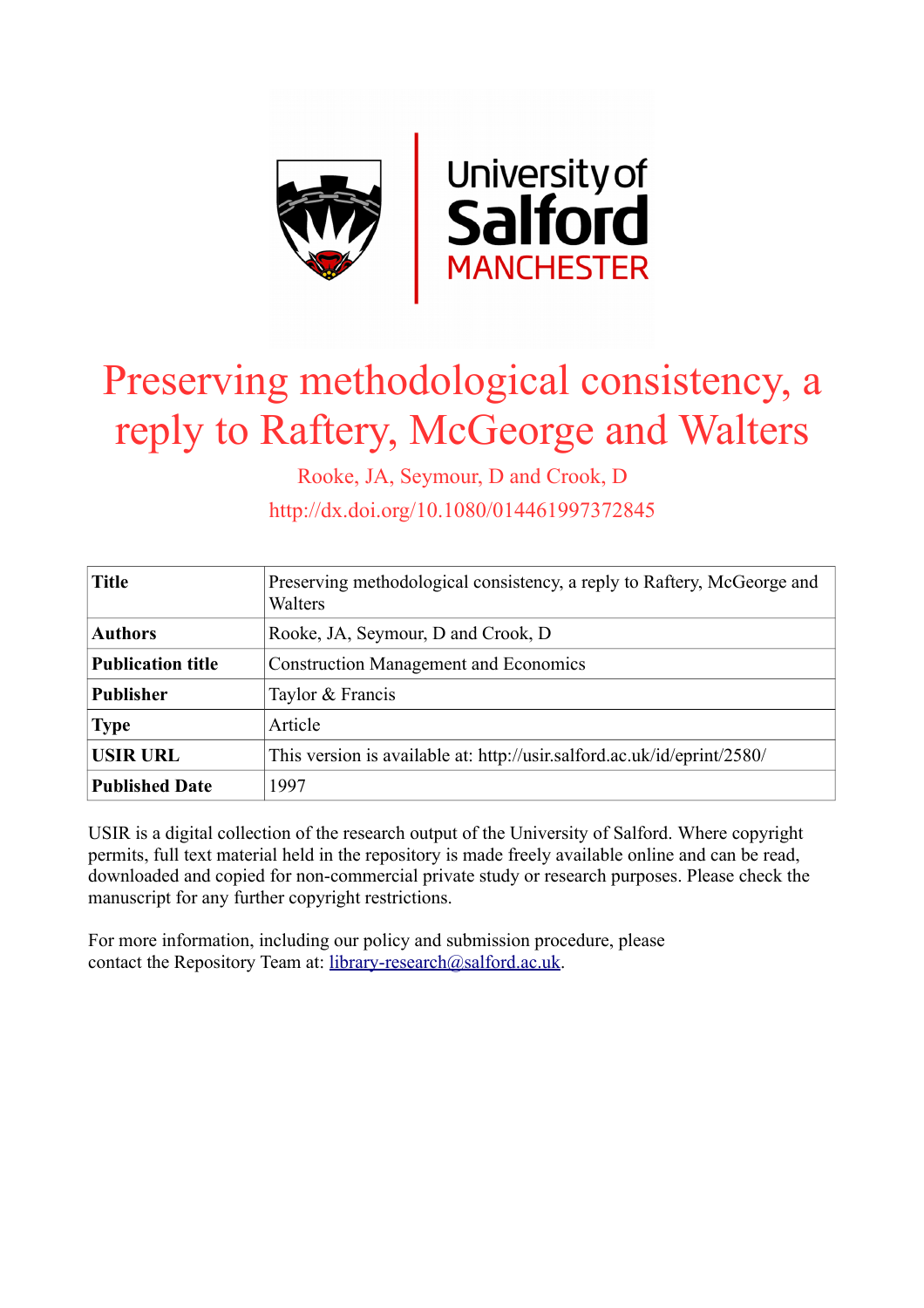## **PRESERVING METHODOLOGICAL CONSISTENCY: A REPLY TO RAFTERY, McGEORGE & WALTERS**

J. Rooke, D. Seymour & D. Crook

Published as:

Rooke, J., Seymour D. & Crook, D. (1997) 'Preserving Methodological Consistency, a Reply to Raftery, McGeorge and Walters', *Construction Management and Economics*, **15**(5):491-494.

#### **Abstract**

Raftery *et al* (1997) criticise Seymour & Rooke (1995) for setting out battle lines in their use of the terms *rationalist* and *interpretive* paradigms and argue that such dichotomies lead to a degeneration in research standards. Sharing their concern for research standards, in reply, we argue that Raftery *et al*'s plea for methodological liberalism will itself undermine standards. Different research methods are required for different research purposes and are to be evaluated according to different criteria. These criteria must be made explicit. We state our own research purposes and make an initial attempt to set out some criteria against which we would wish our own research to be judged.

### **Keywords**

Research methodology, research paradigms, methodological debate, construction management

It is gratifying that our recent essay on research paradigms (Seymour & Rooke 1995) has drawn such a trenchant response (Raftery, McGeorge & Walters 1997). It would be churlish of us to complain, after writing an article of critical intent, that the response to it should concentrate on the weakest part of our argument. It is unfortunate, however, that in attacking our use of the term 'paradigm' in the presentation of our critique, Raftery *et al* direct the focus of debate away from where we feel it should lie, with the choice between *verstehen* and causal explanations. We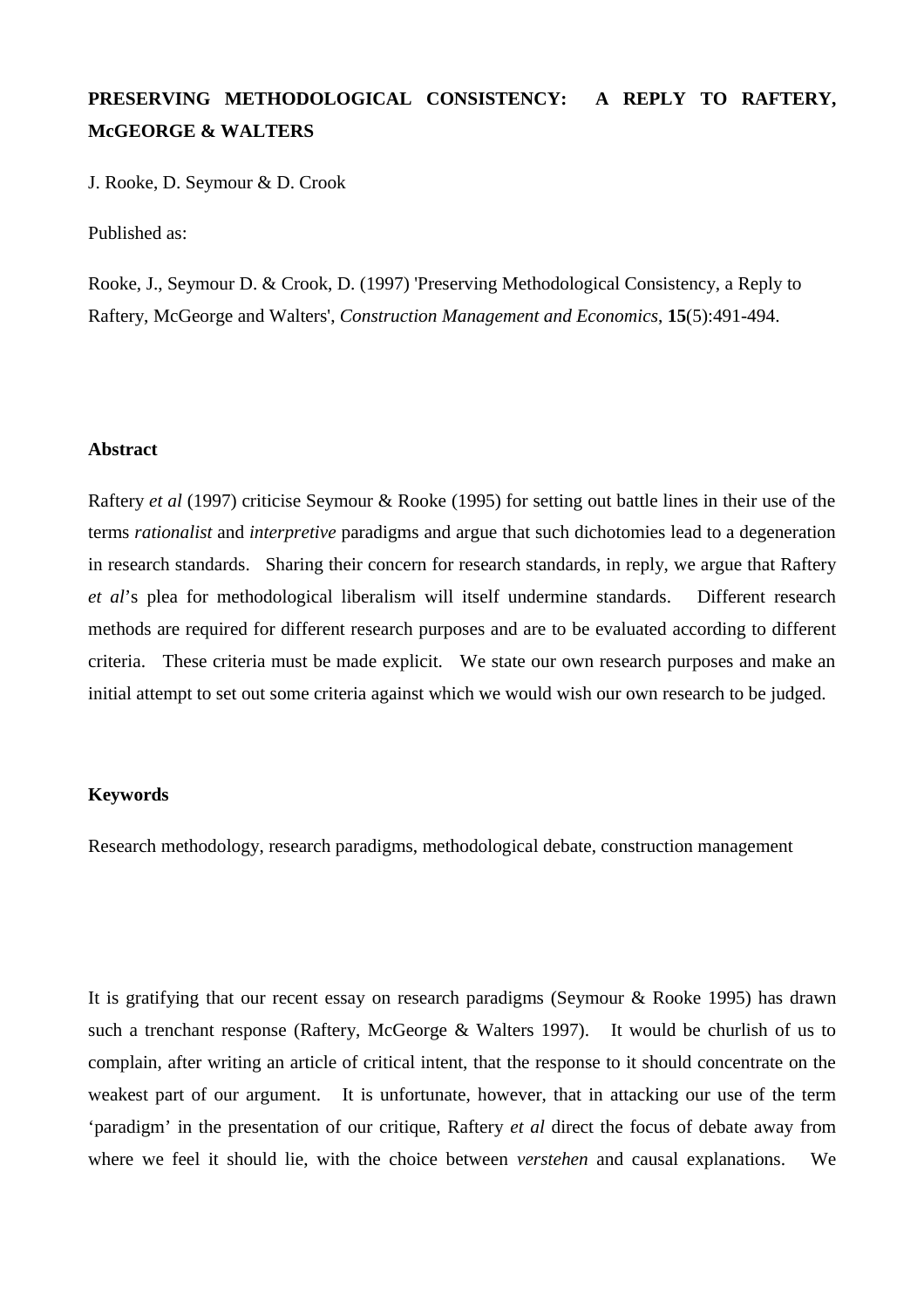perceive three strands to their criticism of our distinction between rationalist and interpretive $\mathbf{u}$ paradigms: first, that it constitutes the drawing up of battle lines and that the debate may generate more heat than light; second, that it is not possible to categorise studies according to the rationalist/ interpretive dichotomy; lastly, that methodological critiques such as ours can lead to a degeneration in standards of research. We will deal with each of these points in turn and then attempt to further explain our position.

First, the dangers of promoting unnecessary confrontation and acrimony within the research community. Raftery *et al* are right to point these out and we apologise unreservedly if our paper has given offence to anyone. This was not our intention. Unfortunately, their metaphor of military conflict does less to defuse any such feelings than to encourage them. We stress that our paper was not intended as an attack, but as constructive criticism. There was certainly no intention to 'demonise' anybody.

Instead of the battle metaphor we would like to suggest another, provided by Anderson, Hughes and Sharrock (1986). Following Rorty (1980), they liken philosophy to a conversation. Unlike a battle, a conversation is not a zero sum game; there are no winners or losers - instead, all participants stand to gain.

"Each contribution has something to offer and something distinctive worth hearing. After all, a conversation is not a monologue, nor is it a ritual chant." (Anderson *et al* 1986:269)

Raftery *et al* have been very generous in thanking us for stimulating a debate, it is this generosity we would prefer to remember, rather than their image of young researchers doing each other to death like mythical warriors.

Secondly, they highlight the crudity of the interpretive/rationalist dichotomy, demonstrating its inappropriateness in categorising studies. They are quite correct in this. That the dichotomy should be used for such a purpose was never intended by us: it should be regarded only as a simplifying, explanatory device. Its purpose was to draw attention to some problems with current construction management research. Our use of the term paradigm owes much to the usage developed by Kuhn (1970), though it should be borne in mind that Kuhn himself doubted the strict applicability of the term to social studies. It would be more correct to see the two paradigms as different ways of thinking. Many papers will contain elements of each; this, indeed, is a serious

<span id="page-2-0"></span><sup>1</sup> The term 'interpretive' follows the American writers who have been a profound influence on our thinking. The rather unwieldy spelling 'interpretative' in our original paper was adopted on the prompting of a referee. Now, with the appearance of a third, Australasian usage - 'interpretist', we have given up trying to please everyone and return to our original preference.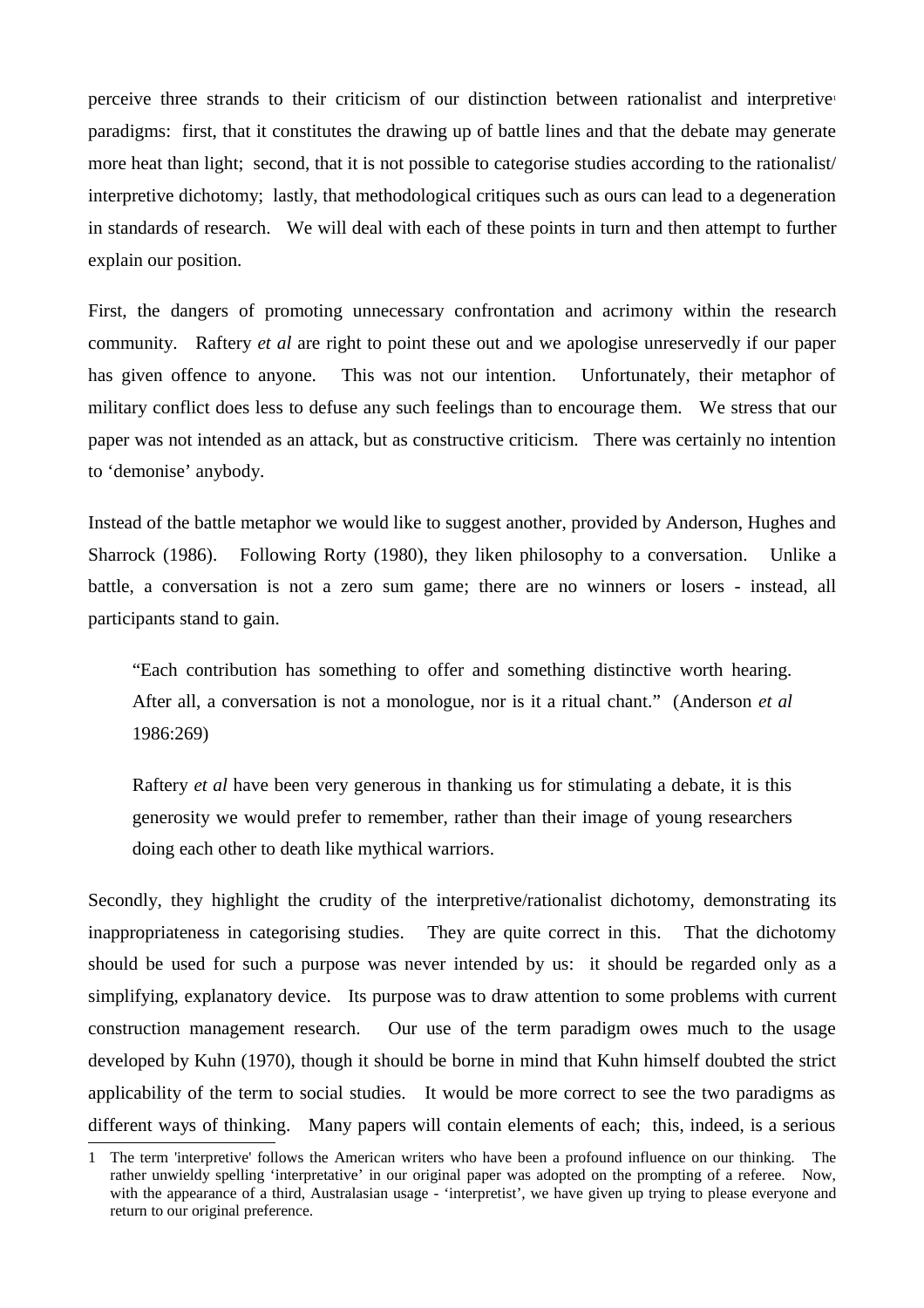problem in itself, as we will endeavour to explain below. Furthermore, each paradigm does not contain a *single* method, but several. For instance, within the interpretive paradigm there are those who set out to produce fundamental criticisms of the status quo and those, like ourselves, who seek to maintain a principled indifference to it - these diverse outlooks clearly require different methods of analysis for their fulfilment. It is to be hoped that some advocate of the former approach will, at some future date, outline this alternative position in these pages.

The dichotomy can be applied as a kind of standard against which studies are judged, such that they can be described as interpretive in this respect, rationalist in that, but even this is not our present intention. We would much prefer to focus on the real difficulties we see confronting construction management research, which we attempted to call attention to in our paper, but which Raftery *et al* unfortunately do not address.

Finally, the quote from Halsey (1996) highlights the dangers of sacrificing academic rigour. Loss of academic standards is indeed a grave danger and we stress most strongly that our intentions are exactly the opposite - to promote academic rigour, rather than to undermine it. We attempted to do this by criticising what we see as problems with current standards, which we labelled the rationalist paradigm. We are somewhat taken aback by Raftery *et al*'s accusation that we did not sufficiently define the term rationalist. In a section headed 'The Dominant Rationalist Paradigm' (Seymour & Rooke 1995:512-514), we spent almost two pages explaining what we meant by it. Surely it should be apparent from any reading of this passage that our intention is not to attack 'sane, judicious or reasonable' research, as Raftery *et al* charge; this would be nonsense. Others use the term 'positivist' as a synonym for 'rationalist' (Runeson 1997; Root, Fellows & Hancock 1997); within the context of this debate, we find such a usage acceptable.

The multi-paradigm approach which Raftery *et al* advocate is not conducive to the aim of developing greater rigour. On the contrary, we would attribute the problems suffered in sociology to the prevalence of precisely this kind of do-as-you-please, methodological liberalism. For the unintended effect of advocating a multi-paradigm approach is to license all kinds of unexamined premises, methods and arguments. Such an approach merely avoids argument, in fact, by removing the need for agreement. Take for example Csete and Albrecht (1994), whom they quote with approval

"both paradigms ascribe to the same basic goal of research, to gain a better understanding of the world."

But what constitutes a better understanding of the world? This is precisely what is at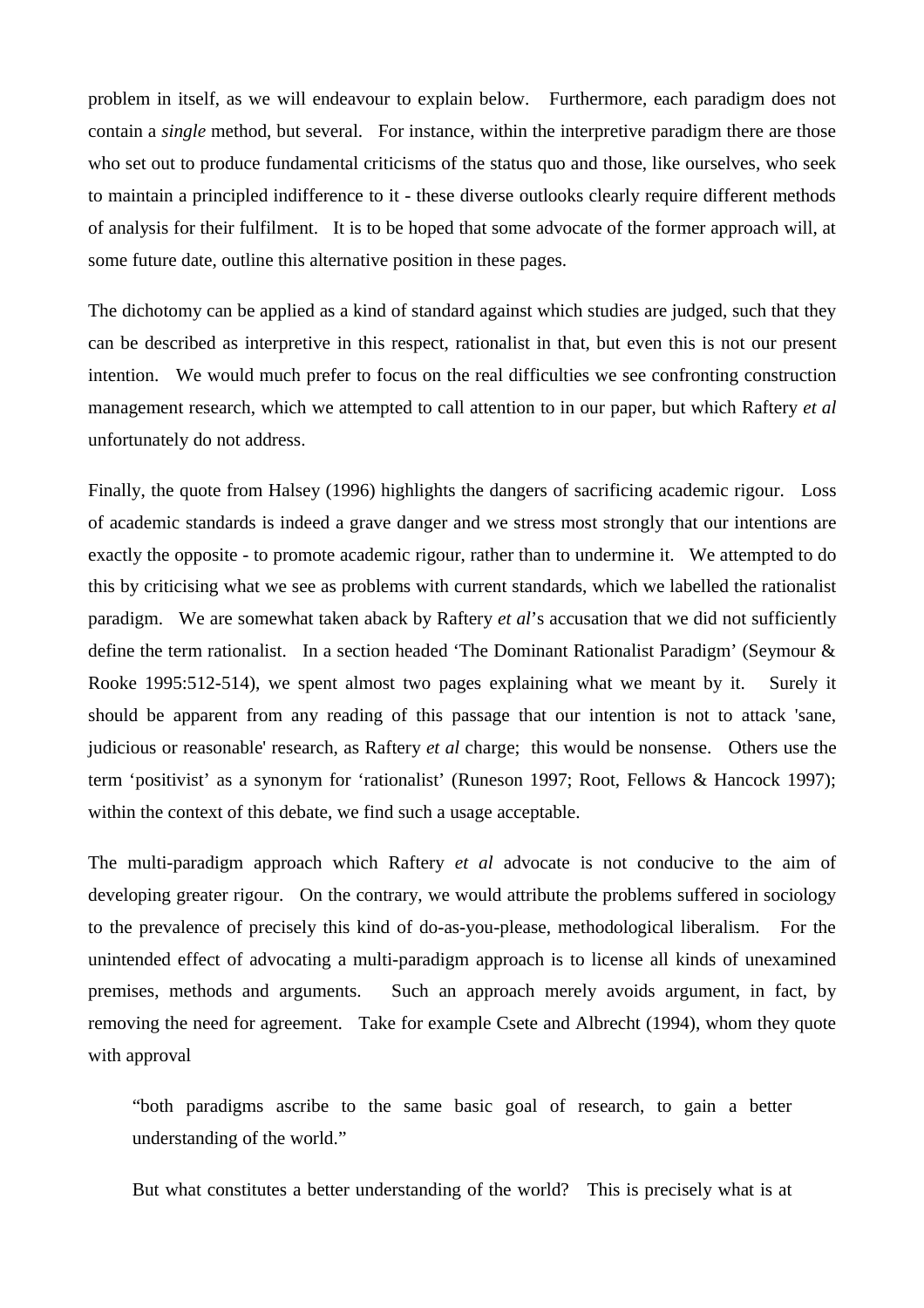issue. It is our central contention that *verstehen* understandings rather than causal ones should be the aim of social research and that management studies is primarily a social discipline. In the final analysis, the two goals are incompatible, since the latter involves giving precedence to the views of the researcher/theorist and the former involves giving precedence to the views of those who are subjects of the research. As Wagner (1981:16) has pointed out, in the context of anthropological research

"every anthropological undertaking stands at a cross-roads: it can choose between an open-ended experience of mutual creativity […] and a forcing of our own preconceptions onto other peoples."

Wagner is not saying here that causal understandings are not viable. Nor is he denying that, in the course of our ordinary common sense reasoning, we combine causal and *verstehen* understandings to great practical effect. What he is pointing out is that if we are to engage in the rigorous pursuit of *verstehen* understanding, then we must restrain our natural propensity to give precedence to our own beliefs and opinions, over those of the subjects of our research. This restriction includes any causal understandings we may favour.

Of course we are not saying that researchers' opinions may not be valid. But surely academic rigour demands that we do not settle for mere opinion? Clearly Raftery *et al* do not understand this point. Indeed, they acknowledge as much

"We were puzzled to discover that according to Seymour and Rooke, attempting to find causal variables is 'inimical' to the 'special demands' of social research."

They are so puzzled that they pass over it without further comment. Yet the problematic nature of causal analyses of social processes is crucial to our argument. This is because the kind of understanding, and therefore the kind of enquiry, which is best suited to the study of people is not causal, but conceptual (Ryle 1963; Blumer 1967; Coulter 1979; Winch 1990; Button, Coulter, Lee & Sharrock 1995). The required analysis is an analysis of meaning, rather than analysis of causality. Approaches such as Csete and Albrecht's obscure such questions with anodyne platitudes such as 'we are all striving for the truth'. Of course, we would not wish to deny this, but such platitudes raise the discussion to a level of abstraction where the real problems we attempted to highlight become totally obscured.

All this raises the further question of how far our criticism of current practice extends. Are we in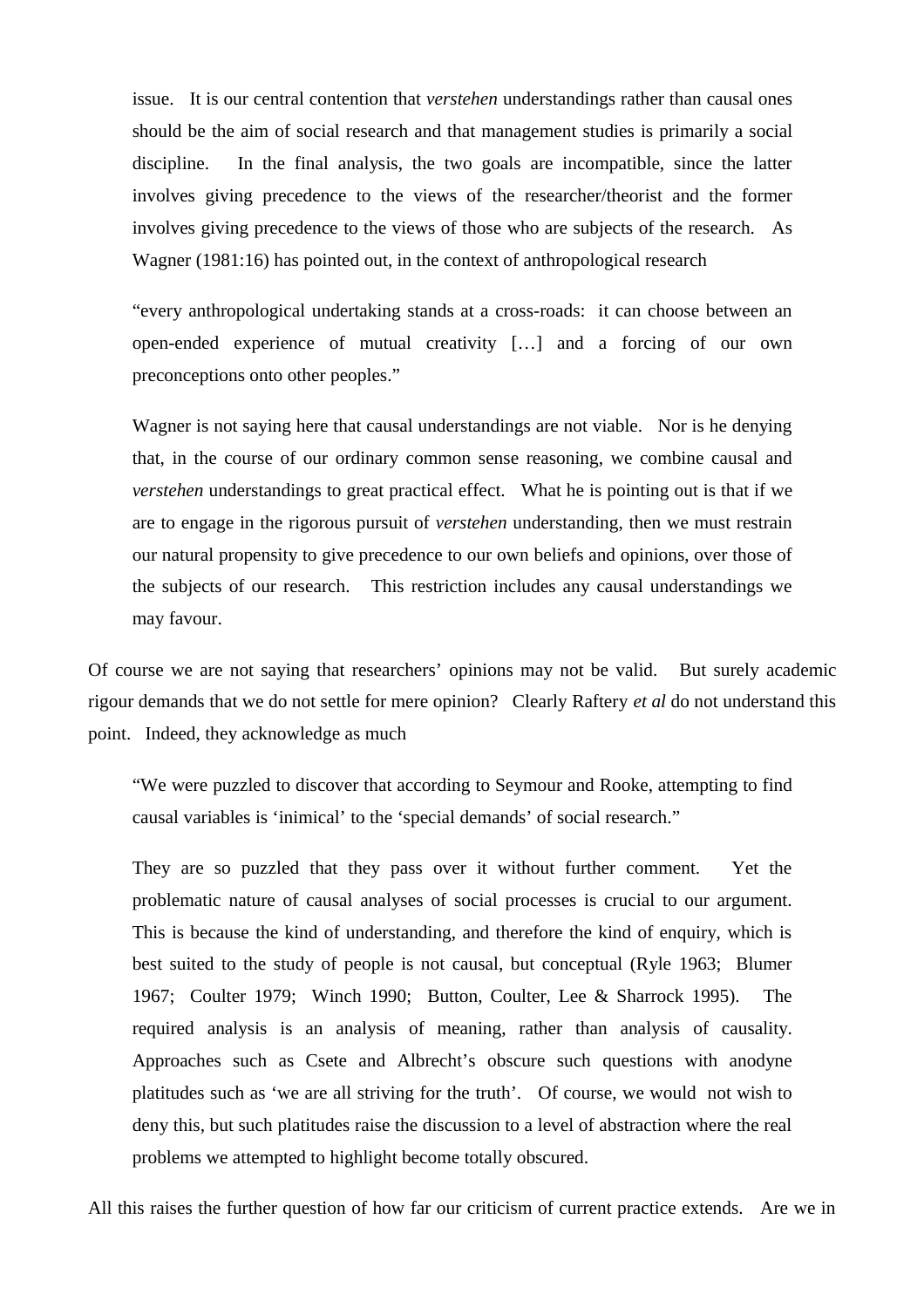fact asserting that all research in construction management is social research? We are not in a position to give a precise answer to this question. However, we would point out that construction processes are carried out by people engaging in concerted social action. Recent research into the achievement of concrete cover (Shammas-Toma, Seymour & Clark 1996, Seymour, Shammas-Toma & Clark 1997) demonstrates that our approach bears upon what are often regarded as purely technical matters, more closely than many might assume.

We are left to wonder what precisely Raftery *et al* are advocating? They recognise that a paradigm is a 'conceptual framework or a "world view"', yet they seem to require researchers and analysts to work within two (or more?) of these at the same time. They do not acknowledge the immense, perhaps insurmountable, difficulty of such a task. Indeed, elsewhere in their note they treat the whole question of paradigms as if it were merely a question of preferring one method over another. Choice of methods is itself an important topic, dealt with in Crook (1997) but such differences do not in themselves constitute paradigm shifts. Confusion over the use of such terms as 'paradigm', 'method' and 'methodology' are rife at present and those seeking clarification could do worse than consult two recent publications in our own field, Edum-Fotwe, Price & Thorpe (1996) and Root *et al* (1997). Though we do not endorse the conclusions of either paper and, in particular, would warn against Edum-Fotwe *et al*'s over-reliance on Haralambos & Holborn (1991), we do at least find a greater clarity here on the distinction between method and paradigm.

Let us now attempt to clarify the issues as we see them. First, we see the paradigmatic, or methodological issue as being the question of what kind of understanding researchers and analysts should be trying to achieve. We do not rule out any methods *a priori*; it is the significance of the findings that these methods achieve which is at issue. Researchers and analysts *must* take a view on this. Not to do so leads to ontological relativism and the chaotic conflict which Halsey bemoans. For, once an insistence on rigorous academic standards is abandoned, the field is left open to unreasoned passion and empty rhetoric. We have criticised *current* standards, to be sure, but we will never consent to all standards being abandoned. The multi-paradigm approach, we fear, may be the first step on such a path, for it allows the possibility of evading definable standards by appealing to ever more abstract notions.

Part of what we object to in current practice is that it allows bad researchers to get away with a mechanistic application of formal procedure, because adherence to such procedures is assumed to confer 'objectivity' on their findings. Runeson (1997) equates the interpretive researcher with the perceptive researcher. We would not demur from this. Where we differ from Runeson is in our unwillingness to leave the matter of the researcher's perceptiveness to chance. On the contrary,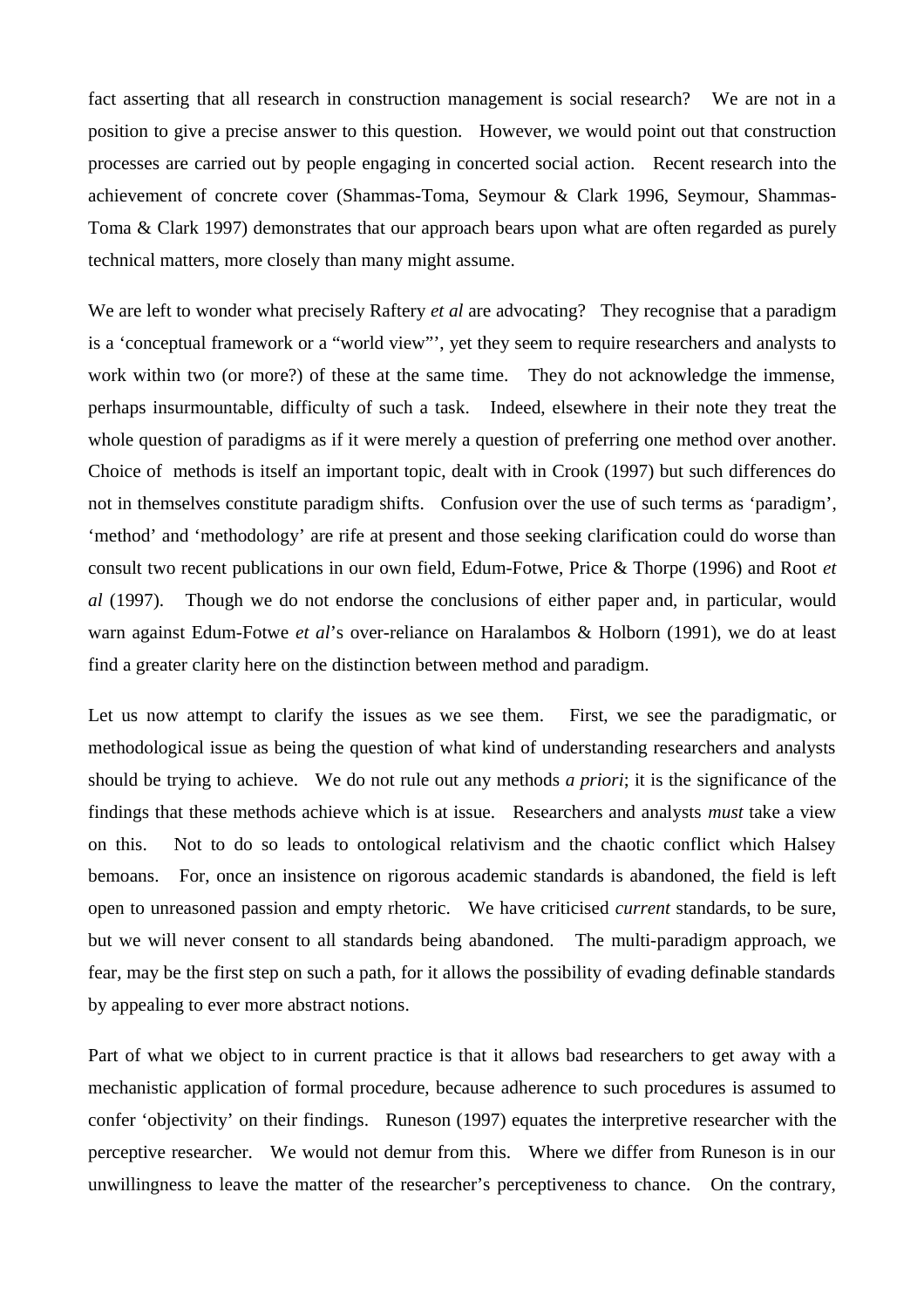such perceptiveness is the primary necessity for a management researcher and research that lacks this quality is not only bad research, it is unacceptable research. Our approach is intended to develop and exploit the researcher's perceptiveness.

What is acceptable? Though there has been much work in various social studies disciplines, to establish realistic criteria for successful research, we cannot claim to have identified a lucid model for management researchers to follow. We are still developing our approach and will continue to do so in the context of our ongoing conversation with the research community at large. We attempted to give some indication of the direction we have taken in our original paper, we will attempt to elucidate further in a future response to Runeson's (1997) staunch defence of positivism. Meanwhile, we will conclude by attempting to outline some methodological principles which we attempt to follow, in order to achieve the *verstehen* understanding we have called for. First, the explication of inter-subjectively established meaning is the aim of social research. Second, such explication requires the researcher to refrain from constructing theoretical explanations (including causal ones), since these impose the researcher's meanings at the expense of those of the subjects of the research. Third, therefore, the final test of the validity of an analysis is if it can be demonstrated that such an analysis is the analysis which is used by the subjects of the analysis in analysing their own situation. Fourth, there is a tension between these academic principles and the further principle that the findings of research should be useful to practitioners, in the sense that fulfilling the first cannot guarantee the second, and *vice versa*. Fifth, this tension can be managed on the basis that all findings are produced in specific circumstances, for specific purposes. Sixth, the research should be capable of communicating a knowledge of how others in the construction process see that process in a way that is useful to practitioners (that usefulness to be judged by the practitioners themselves). Seventh, in addition, research should enable practitioners to reflect upon their own practices in such a way as to facilitate their attempts to improve those practices.

We take it that research conducted in conformance to these principles is, if not non-existent, at least rare in construction management at the present time.

#### **References**

ANDERSON, R. J., HUGHES, J. A. & SHARROCK, W. W. (1986) *Philosophy and the human sciences*, Croom Helm, London.

BLUMER, H. (1967) Sociological analysis and the variable, in BLUMER, H. *Symbolic Interactionism: perspective and method*, Prentice-Hall, Englewood Cliffs, 127-139.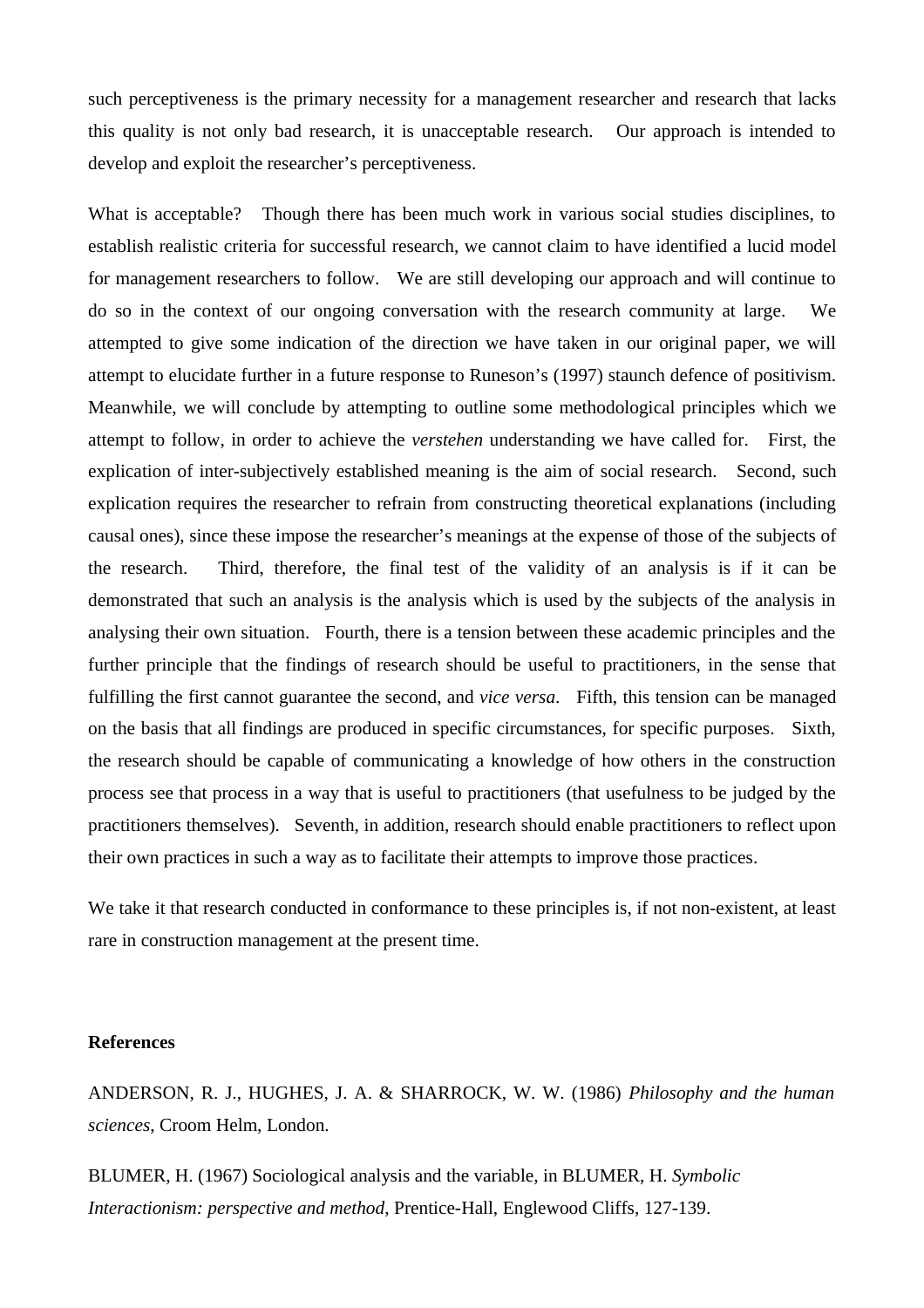BUTTON, G., COULTER, J., LEE, J. R. E. & SHARROCK, W. W. (1995) *Computers, minds and conduct*, Polity Press, Cambridge.

COULTER, J. (1979) *The social construction of mind: studies in ethnomethodology and linguistic philosophy*, Macmillan, London.

CROOK, D. J. (1997) Empirical enquiry or metaphysics? Respecifying the methodological debate, *Journal of Construction Procurement*, in press.

CSETE, J. M. & ALBRECHT, R. R. (1994) The best of both worlds: synthesizing quantitative and qualitative research in the medical setting, *Primary Care Research Methods and Statistics Conference*, San Antonia, Texas.

EDUM-FOTWE, F., PRICE, A. D. F. & THORPE, A. (1996) Research method versus methodology: achieving quality in scholarly research for construction management, *ARCOM 96*, Proceedings of the Twelfth Annual Conference of the Association of Researchers in Construction Management, Sheffield Hallam University, 10-12 September, 428-437.

HALSEY, A. H. (1996) *No discouragement*, Macmillan, London.

HARALAMBOS, M. & HOLBORN, M. (1991) *Sociology: themes and perspectives*, Collins Educational, London.

KUHN, T. S. (1970) *The Structure of Scientific Revolutions* (second edition) University of Chicago Press.

RAFTERY, J., McGEORGE, D. & WALTERS, M. (1997) Breaking up methodological monopolies: a multi paradigm approach to construction management research, *Construction Management & Economics*, in press.

ROOT, D., FELLOWS, R. & HANCOCK, M. (1997) Qualitative *versus* quantitative or positivism and interactionism - the superficiality of the current methodological debate, *Journal of Construction Procurement*, in press.

RORTY, R. (1980) *Philosophy and the mirror of nature*, Blackwell.

RUNESON, G. (1997) The role of theory in construction management research: comment, *Construction Management & Economics*, in press.

RYLE, G. (1963) *The Concept of Mind*, Penguin, Harmondsworth.